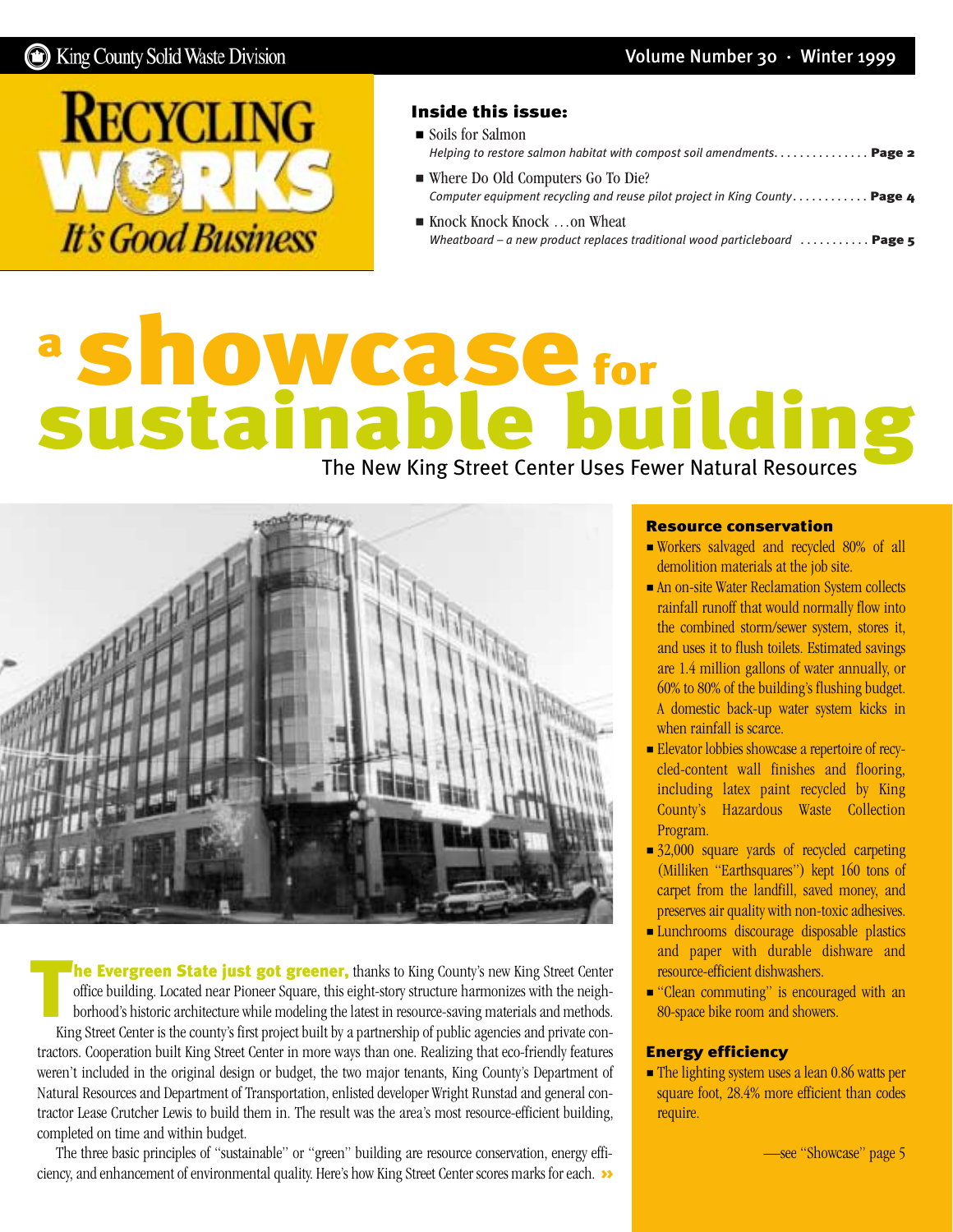<span id="page-1-0"></span>

#### **Additional** composting experts in the King County area include:

**King County Solid Waste Division** Josh Marx, 206-296-4429 josh.marx@metrokc.gov

**University of Washington, Center** for Urban Water Resources Mgmt Derek Booth, 206-543-7923 dbooth@u.washington.edu

**University of Washington, Center** for Streamside Studies

Chuck Henry, 206-685-1915 clh@u.washington.edu

**WA Organic Recycling Council** (WORC)

Connie Allison, 360-754-5162 alacarte@olywa.net

**Washington State University Extension** David Bezdicek, 509-335-3644

bezicek@wsu.edu **Classic Nursery & Landscape Co.** 

Leon Hussey, 425-885-5678 classicnursery@msn.com

**Horses for Clean Water** Alayne Blickle, 425-432-6716 ARBlickle@aol.com

**Price-Moon Enterprises** Peter Moon, 360-563-6709 pricemoon@aol.com

**Red Barn Composting** Nancy Churchill, 425-468-9342 info@redbarncomposting.com

**Rich Landscaping** 

**Terra Dynamics** Tina Scoccolo, 206-575-1303 terradynamics@uswest.net

Yelm Earthworm & Castings Farm Jim Jensen, 206-352-9565 yelmworms@aol.com



## SODICTORS 2019 FOR

#### Composting Reduces Runoff and Pollutants to Improve Salmon Habitat

Signs of autumn are all around us the rain, the shorter days, and the colorful leaves blanketing the ground. Believe it or not, this soggy, messy yard debris can help restore salmon



Composting experts help farmers set up on-site composting systems to process manure and other organic materials.

habitat. Fallen leaves and branches are key ingredients in compost, a rich, natural soil amendment that promotes both bountiful spring gardens and cleaner rivers for salmon and other wildlife.

According to the Washington Organic Recycling Council (WORC), healthy soil acts like a sponge and faucet, naturally regulating water flow. In urban areas, soils are typically disturbed from human activities like development that cause erosion and compaction. Adding organic matter like compost back into the ground can restore disturbed soil's ability to retain water and nutrients that support plant life. Soil with compost also has improved pollutant-filtration properties that can reduce urban runoff that contaminates nearby streams and rivers. Clean, fresh water is vital to salmon and other wildlife so it is critical that the soil surrounding watersheds is free of contaminants.

Four basic ingredients are needed to make compost: green or nitrogen-producing materials (such as green grass, kitchen scraps and manure), brown materials (such as mulched

> leaves, hay, and sawdust), water, and oxygen. Millions of microorganisms break down the materials and release energy that heats up the pile. The goal is to heat the pile to 160 degrees to kill any disease-causing pathogens. After about 2 to 12 months – depending on air and water levels – a pile reduces in volume by about 50% and a rich, earthy humus will be ready for use as a soil amendment.

Businesses can reduce waste management costs through composting while helping to create a nurturing and valuable resource for the environment. Unmanaged debris and manure piles can contaminate groundwater and streams. When done correctly, composting breaks down the organic material into a more stable, odorless form that is beneficial to environment.

The City of Redmond added compost to the soil when it constructed its Skateboard Park.

By using a mix of half sand and half compost, the City reduced summer irrigation, minimized storm water run-off, and improved the turf aesthetics of the park. The Washington State Department of Transportation also added compost at the interchange of the 405 and 520 freeways to manage storm water.

Through the "Soils for Salmon" project offered through WORC, businesses can learn more about the benefits of composting and can receive lists of companies that provide composting services. Horses for Clean Water, Red Barn Composting, and Price-Moon Enterprises (see sidebar) are some of the organizations that conduct classes for farms and businesses such as landscape contractors or golf courses that want to learn how to better manage their organic waste piles. ●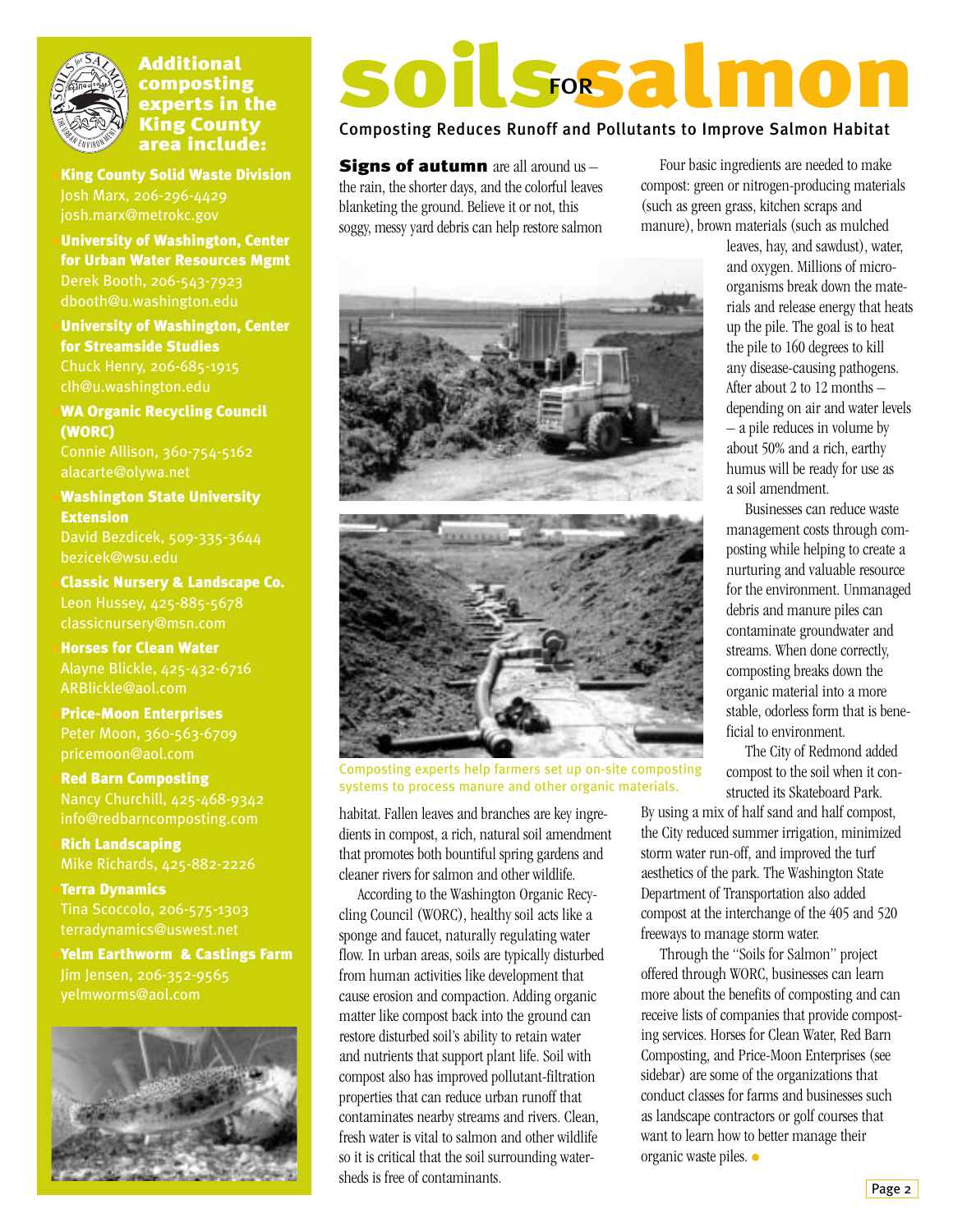

### In Action: Distinguished In Action: Distinguished Businesses in the Green Businesses in the Green

#### Bellevue Nissan

Bellevue Nissan uses recycling and waste prevention to get maximum mileage from all kinds of products used at the dealership. While most of their



recycling volume consists

of unusable auto parts, their programs for paper, glass, scrap metal, and cans drive their recycling rate to 71%. Bellevue Nissan uses returnable shipping containers for transmissions and automotive parts, and closes the loop with recycled-content letterhead, garbage bags, and office supplies. For more information, contact David Woodside, Service Manager, at 425/649-2211 ext. 200. ●

#### Davis Wright Tremaine LLP

Law firms produce reams of motions, orders, and briefs, many of which are confidential. Add to that the revealing documents they receive from



clients, and recycling can get sensitive. To address the special

waste and recycling issues at law firms, Davis Wright Tremaine joined with another firm in creating the Law Firm Waste Reduction Network. As part of their leadership role, Davis Wright Tremaine started cutting waste in their own offices. First, they put a restraining order on single-sided documents. Word processing now prints all documents on both sides unless the order specifically asks otherwise. Surplus and reusable office products are stored in a designated area for easy use. To keep everyone on the same page, the firm sends weekly "Enviromails," employee emails featuring environmental news briefs and waste-reduction tips of special interest to law firms. For more information contact Kathy Swihart at 425/646-6100. ●

#### Elkay Plastics, Inc.

Elkay's 22,000-square-foot warehouse bustles with recycling activity. This distributor of plastic bags manages to recycle 94% of warehouse waste – saving \$500 annually. Some of their waste-wise habits: when re-used pallets get beyond repair, they're donated to Camp Long as kindling; surplus and mis-sized bags are donated to food banks; and stretch wrap is recycled through the Boise Cascade Recycling Program (truckers have even started saving it and turning it in to Elkay).



The warehouse cuts energy use with battery-operated forklifts that cost the company 86% less than propane. For recycling coordinator and warehouseman Paul

Korbuszewski, recycling is a mission. "I don't like to preach," he says, "but recycling is an important message to get out there. We see other companies throwing their pallets and cardboard into the garbage, and just wonder, 'what are they thinking?'" For more information contact Paul Korbuszewski at 425/656-8822. •

#### Port Chatham Smoked Seafood

Port Chatham sells smoked seafood and other gifts in its Bellevue Square store. Management takes advantage of its mall location to reduce



waste by encouraging customers to put their pur-

chases in shopping bags they're carrying from other stores. Employees bring their own reusable mugs when purchasing soda or coffee from mall vendors. Durable cups, utensils, and dishware are the default at Port Chatham, both in the kitchen area and by the water dispenser. The company also purchases its store supplies in bulk, using refillable containers. Thanks to Port Chatham's daily efforts to recycle cardboard and packing materials, the store boasts a 67% recycling rate. For more information, call store manager Samina Hameed at 425/453-2441. ●

#### Torr Technologies, Inc.

Next time you put your luggage in the overhead compartment of an aircraft, think of Torr Technologies. This 10-person shop makes tools



and hardware for manufacturing com-

posite parts and laminates. In making a piece like an overhead luggage compartment, manufacturers routinely disposed of tons of plastic film that

was used to pressure- and heat-cure the laminates into a solid piece. With Torr's help, manufacturers worldwide are switching to a system that can reuse the film 300 to 500 times before being recycled. This small company helps customers change from a throwaway process to an innovative, low-waste one – and saves them 90% on labor costs.

President Greg Lindstrom is an advocate for product stewardship. Torr encourages customers to save the durable shipping crates for storing the product; then when it's time to replace or recycle worn parts, the crates can then be reused for returning the product to Torr. The company recycles everything from scrap silicone rubber to scrap paper, from aluminum parts to aluminum cans. It adds up to a remarkably low 1.2 cubic yards of recycling and garbage each week. For more information contact Greg Lindstrom at 253/735-9115. ●

#### New Members

- Al's Auto Supply, *Bellevue*
- Andrew's Hallmark Gold Crown Store, *Bellevue*
- Bastyr University, *Bothell*
- Billy McHale's Restaurant, *Renton*<br>■ Boston Sox *Rellevue*
- Boston Sox, *Bellevue*
- Casual Corner, *Seattle*
- City of Bellevue Fire Department, Station 5<br>■ City of Bellevue Fire Department, Station 6
- City of Bellevue Fire Department, Station 6
- Cohanim Smileworks, *Seattle*
- Foster Pepper & Shefelman, *Bellevue*
- Harper Brush Distributors Inc., *Renton*
- Hughes Studio Architects, *Seattle*<br>■ Ivey Seright International, *Seattle*
- Ivey Seright International, *Seattle* ■ Jeppesen Gray Sakai PS, *Bellevue*
- Marston & Heffernan, *Bellevue*
- 
- Lake City Florist, *Seattle*
- Norman Brook Farm, Inc., *North Bend*
- Peterson Russell Cofano PLLC, *Bellevue*<br>■ San Francisco Music Box Co. *Bellevue*
- San Francisco Music Box Co, *Bellevue*<br>■ Smith & Zuccarini PS *Bellevue* ■ Smith & Zuccarini PS, *Bellevue*
- 
- Steve Carstensen DDS, *Bellevue*
- Treacy Law Group PLLC, *Bellevue*
- Val Pak Of Western Washington, *Kent*
- Waldenbooks, *Seattle*

#### Renewals

- EcoGraphics, *Woodinville*
- Group Health Riverton Operations Center, *Tukwila*
- Inprints Southcenter Mall, *Tukwila*
- Sound Laser, *Seattle*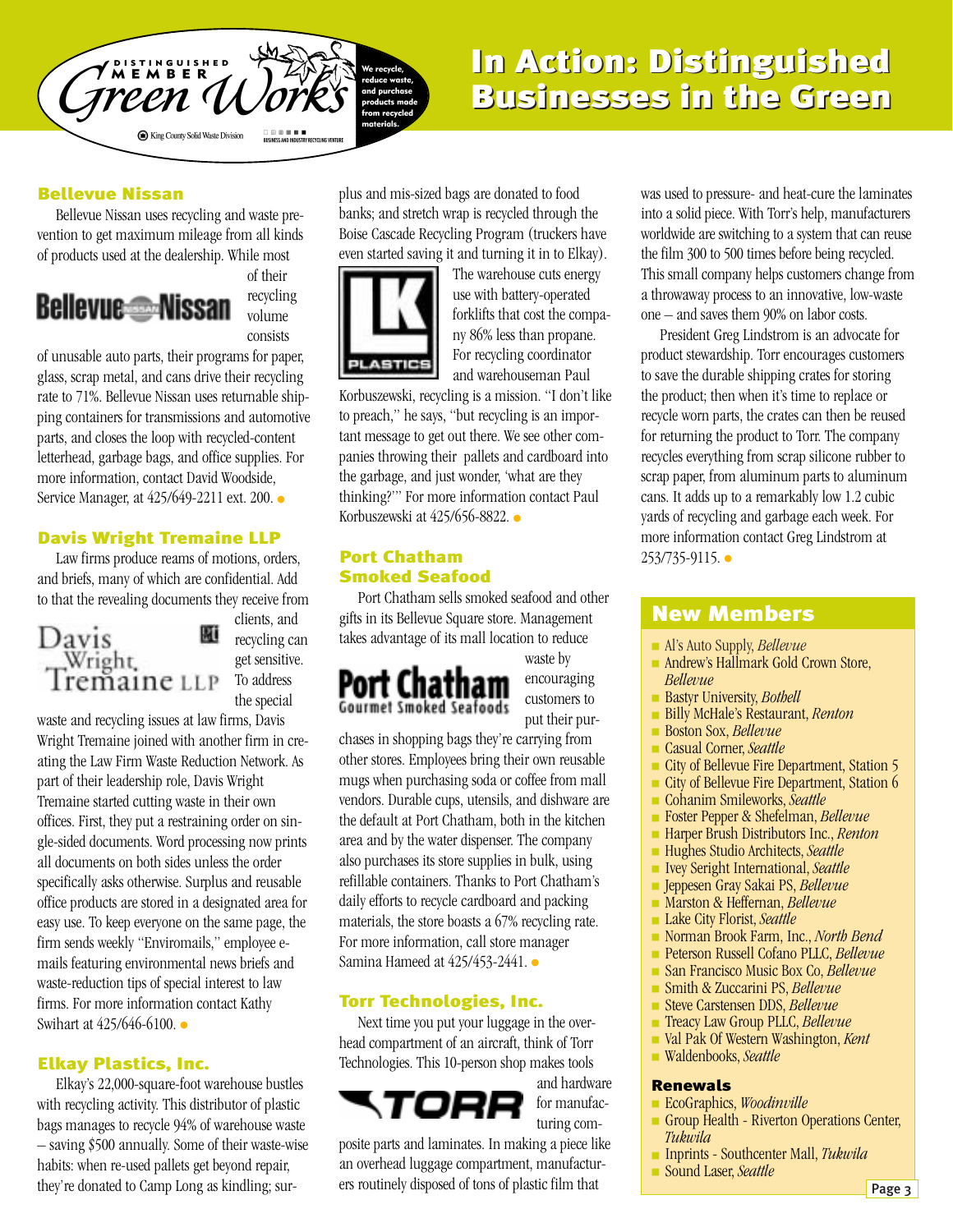<span id="page-3-0"></span>he new computer you purchase today may become obsolete in as little as a year and a half. All over the United States these old, but often functional, computers and monitors are being dumped into municipal landfills. In fact, an estimated 335,000 computers may end up at King County's Cedar Hills Landfill by the year 2005.

Computer equipment contains metals and other materials that could be reclaimed and reused. Govern-

ment organizations and businesses across the country are developing reuse and recycling options to keep computer equipment out of the landfill. In 1998, Massachusetts became the first state to ban cathode ray tubes (CRTs), a major lead-containing component in computer monitors and TVs, from their landfills. Other states are considering similar legislation. South Carolina has proposed legislation that would place a fee on equipment that contains CRTs and the money will be used to set up



Where do old

#### Alternatives to Landfilling Alternatives to Landfilling Your Old Computer Your Old Computer

a recovery system. This approach is similar to Washington State's core charge on lead-acid car batteries. When car batteries are purchased, the consumer is charged \$5.00. The money is put in a fund and used to foster proper recycling. If the old battery is returned when the new battery is purchased, the fee is not charged.

Some states such as Minnesota, Florida, and California are running pilot projects to test different ways to recover and recycle used computer equipment. Here in King County,

the Solid Waste Division and the City of Seattle are working on a pilot program to collect used computer equipment for reuse and recycling. They will partner with local firms and computer manufacturers to provide drop off sites for the computer equipment. The equipment will be refurbished, reused or if the equipment it no longer working, it will be recycled. The service will be available to both residents and businesses in King County and will be offered

in mid-2000.

Currently, there are local businesses that accept old computer equipment for recycling and reuse. Re-PC, 2nd Byte Computers, and Computer Renaissance are a few of the companies that will take certain models of computer for resale or recycling. Computer Bank Charity, a local volunteer organization, refurbishes old Macs and 486 systems to donate to disabled citizens and children in need. With minimal effort and planning, businesses can give old equipment new life and free up valuable storage space without contribut-



ing to our growing landfills.

of companies that accept used computer equipment for reuse or recycling, or to learn

To receive a list

more about the Computer Recovery Project, call 206/296-8800 or

visit our website at [www.metrokc.gov/](http://www.metrokc.gov/dnr/swd/bizprog) [dnr/swd/bizprog](http://www.metrokc.gov/dnr/swd/bizprog) ●

#### The Business of Recycling

A Quarterly Profile of Your Local Recycling Service Providers



#### Pacific Northwest Recycle, Inc.

Since 1989, Seattle-based Pacific Northwest Recycle, Inc. (PNR) has collected recyclable materials from businesses throughout King County. Depending on the type of business and materials collected, PNR sometimes offers their recycling services free of charge or at minimal cost. PNR's office recycling program collects:

- All office & mixed waste paper
- Blueprints
- Carbonless forms
- Newspaper & Magazines
- Broken-down cardboard
- Glass
	- Aluminum cans
	- #1 and #2 Plastics (milk jugs and juice containers)

Pickup is scheduled to suit customers on a weekly, bi-weekly or monthly basis. Businesses can choose from a variety of bins and dumpters provided by PNR free of charge. Companies of all sizes can receive on-site consultations to help set up their recycling programs or to increase the level of recycling that is currently being practiced.

PNR donates a portion of its profits to programs that serve women and children who have survived sexual abuse. PNR funds services and offers job training and work therapy at a long-term treatment center for patients. For more information on Pacific Northwest Recycle, Inc., please call 206/322-8461. ●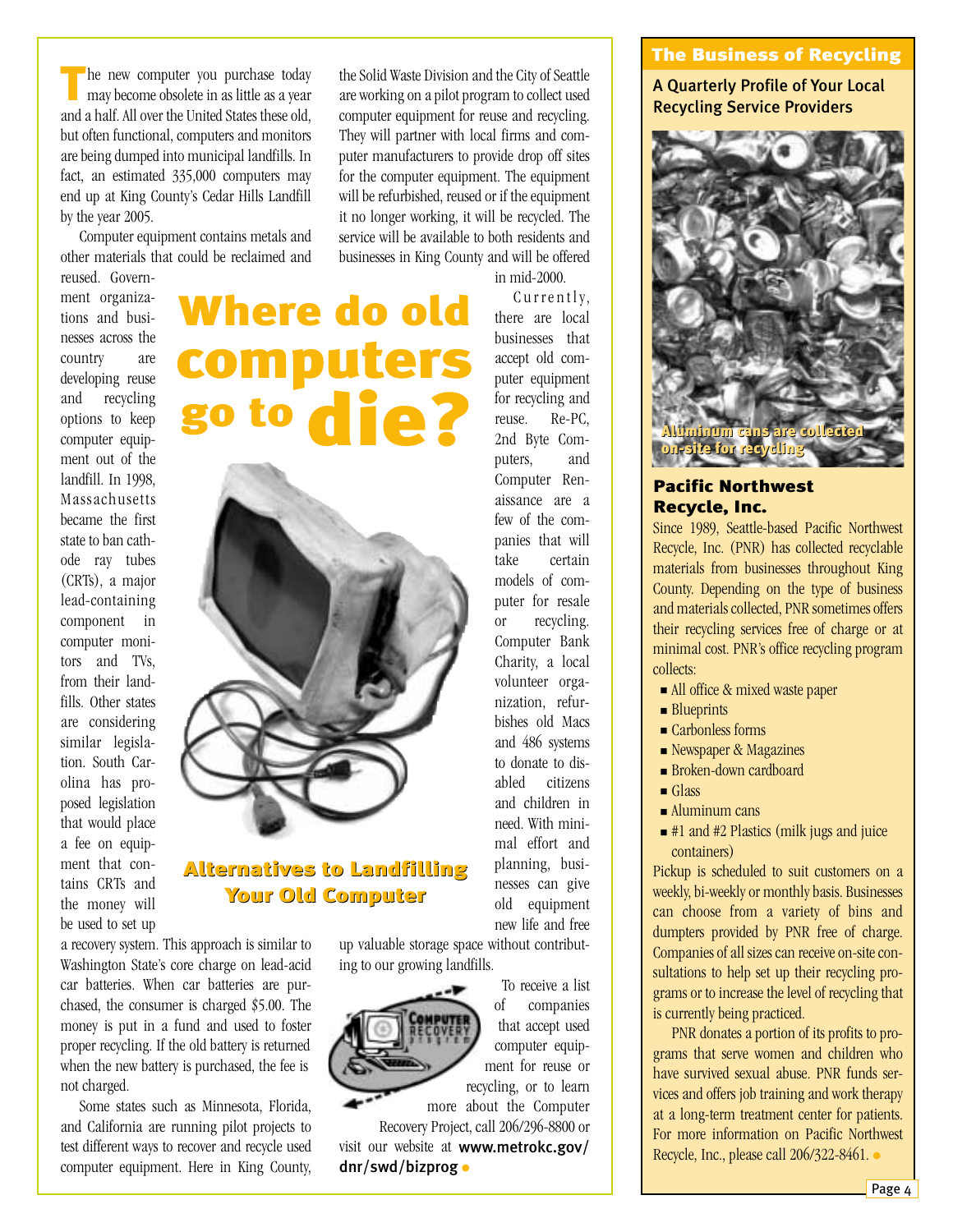# <span id="page-4-0"></span>knock.

#### New Product Called Wheatboard Replaces Wood

Wheat: it's in your breakfast cereal, it's in your dinner roll, and now you'll even find it in your office furniture – and it isn't in the form of crumbs from that afternoon bagel. Wheatboard, also called strawboard, is gaining popularity as a sustainable alternative to traditional particle board made from wood fiber.

Made from leftover parts of the wheat stalk after the grain has been removed, wheatboard is derived from an agricultural by-product usually burned or plowed back into the soil after the harvest. While it can take decades for trees to grow, wheat – a sustainable resource – can be harvested after a three-month growing period. One field can yield two to three crops a year. Wheatboard manufacturers are currently trying to figure out how to keep their supply of wheat available during winter months.

Auburn-based Brandrud Furniture recently started using wheatboard for the non-weightbearing interior framing of some of their furniture. Brandrud's production managers purchased

wheatboard in February 1999 initially as a cheaper alternative to traditional wood products. Workers found the wheatboard was easier to cut than



oriented strand board (O.S.B.), another pressed wood product used in furniture. Brandrud decreased the wear-and-tear on their machines and tools. Wheatboard offers the same strength, flexibility, impact resistance and screw-holding power of real wood and the extremely flat surface is ideal for lamination.

Using wheatboard yielded another unexpected bonus for Brandrud Furniture. Although wheatboard raises super-fine dust when cut, it does not produce the eye-watering, nose-searing fumes of traditional particleboard. Since wheatboard

does not contain any toxic chemicals – such as formaldehyde – often found in particle boards, Brandrud Furniture now offers a "specialty" line of furniture to clients that need chemical-free environments. Schools, nursing homes and hospitals such as Swedish Medical and Virginia Mason have rushed to fill their waiting areas and lobbies with Brandrud's non-toxic furniture. Now an estimated 20% of all Brandrud Furniture pieces contain wheatboard.

As wheatboard gains popularity in the furniture industry, other applications for wheatboard have also emerged. Doors, floorboards and building sheets are now being produced from wheatboard. Neil Kelly ([www.neilkelly.com](http://www.neilkelly.com)) based in Portland, Oregon, offers wheatboard cabinets. An Australia-based company, Solomit ([www.solomit.com.au](http://www.solomit.com.au)), even offers wheatboard acoustic ceilings and a funky product they call "brush fence," where tightly-bound stalks of straw are tied together into a fence to serve as a rustic alternative to traditional chain link fences.

For more information on Brandrud's use of wheatboard, contact Jan Nix, Environmental Resource Coordinator at 253/838-6500. ●

#### Wheatboard Manufacturers

- Alta Goldboard Development Alberta, Canada. . . . (403) 440-3320
- CEN-KAN Huchinson, KS . . . . . (316) 665-7000
- Isoboard Enterprises, Inc. Elie, Manitoba . . . . . (416) 960-8284
- Naturall Fibre Board Minneapolis, KS. . . . (913) 392-9922
- Neil Kelly Portland, OR . . . . . . (503) 288-6345
- Phenix Biocomposites Mankato, MN . . . . . . (507) 931-0316
- PrimeBoard Wapheton, ND . . . . . (701) 642-6026
- Weyerhaeuser (local distributor) Kent, WA . . . . . . . . . (253) 854-3500 or 1-800-562-0908

#### New Recycling Database

King County businesses and residents can quickly find answers to common recycling questions, thanks to a new online database [www6.metrokc.gov/dnr/swd/recycle/](http://www6.metrokc.gov/dnr/swd/recycle/recycle.asp) [recycle.asp](http://www6.metrokc.gov/dnr/swd/recycle/recycle.asp) offered by the King County Solid Waste Division. The database includes information on the reuse and recycling of over 70 types of materials—from office waste such as paper, glass and aluminum, to industrial and construction waste like concrete and lumber. The database also lists a growing number of reuse opportunities for products such as furniture and used toner cartridges. Since the database will be updated several times a week, users will

receive current and accurate information.

For more information contact Alexandra Scott at 206/296-8454. ●

#### Showcase

[—continued from page 1](#page-0-0)

- Strategic light placement, occupancy sensors, and dimmers automatically respond to the number of workers in an area and the available daylight.
- Heating, ventilating and air conditioning (HVAC) units operate on variable speed drives for maximum efficiency.

#### Indoor air quality

- A roof-top enhanced air filtration system provides 60% outside air filtration—nearly double that of the average office building.
- "Stacking"copy rooms in the same location of each floor and continually ventilating them to the outside eliminates copier toner particulates.
- Interior designers avoided materials that off-gas into the air, instead choosing lowvolatile organic compound (VOC) adhesives, and low-VOC latex paints.

For more information about King Street Center, contact Bob Burns at 206/296- 3748 or visit [www.metrokc.gov/market/](http://www.metrokc.gov/market/map/kingst.htm) [map/kingst.htm](http://www.metrokc.gov/market/map/kingst.htm). For information on sustainable building, visit [www.metrokc.gov/](http://www.metrokc.gov/market/map/sitelist.htm) [market/map/sitelist.htm](http://www.metrokc.gov/market/map/sitelist.htm)